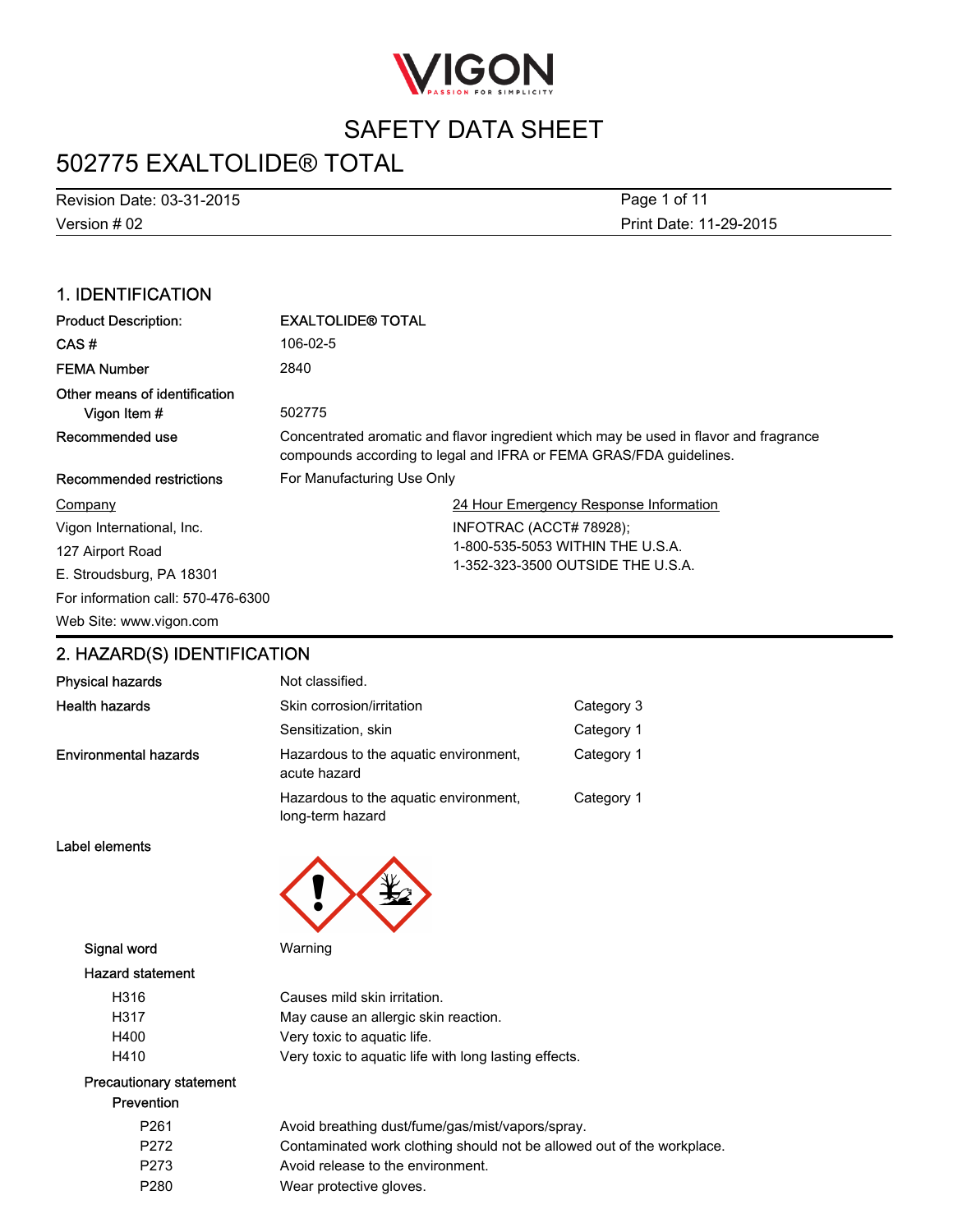

# 502775 EXALTOLIDE® TOTAL

| Revision Date: 03-31-2015 | Page 2 of 11           |
|---------------------------|------------------------|
| Version # 02              | Print Date: 11-29-2015 |

| Response                                     |                                                                                                     |
|----------------------------------------------|-----------------------------------------------------------------------------------------------------|
| P302 + P352                                  | IF ON SKIN: Wash with plenty of water.                                                              |
| P333 + P313                                  | If skin irritation or rash occurs: Get medical advice/attention.                                    |
| P362 + P364                                  | Take off contaminated clothing and wash it before reuse.                                            |
| P391                                         | Collect spillage.                                                                                   |
| <b>Storage</b>                               | Store away from incompatible materials.                                                             |
| <b>Disposal</b>                              |                                                                                                     |
| P <sub>501</sub>                             | Dispose of contents/container in accordance with local/regional/national/international regulations. |
| Hazard(s) not otherwise<br>classified (HNOC) | None known.                                                                                         |
| Supplemental information                     | None.                                                                                               |

### 3. COMPOSITION/INFORMATION ON INGREDIENTS

#### **Substances**

| Chemical name               | Common name and synonyms | <b>CAS</b> number | %   |
|-----------------------------|--------------------------|-------------------|-----|
| 16- oxacyclohexadecan-1-one | PENTADECALACTONE         | 106-02-5          | 100 |
|                             | Oxacyclohexadecan-2-one  |                   |     |
|                             | Pentadecan-15-olide      |                   |     |
|                             | OMEGA-PENTADECALACTONE   |                   |     |

| Inhalation                                                                   | If breathing is difficult, remove to fresh air and keep at rest in a position comfortable for breathing.<br>For breathing difficulties, oxygen may be necessary. Call a physician if symptoms develop or<br>persist.                                        |
|------------------------------------------------------------------------------|-------------------------------------------------------------------------------------------------------------------------------------------------------------------------------------------------------------------------------------------------------------|
| <b>Skin contact</b>                                                          | Take off immediately all contaminated clothing. Get medical attention if irritation develops and<br>persists. Wash skin thoroughly with soap and water for several minutes.                                                                                 |
| Eye contact                                                                  | Remove contact lenses, if present and easy to do. Get medical attention if irritation develops and<br>persists. Promptly wash eyes with plenty of water while lifting the eye lids.                                                                         |
| Ingestion                                                                    | Call a physician or poison control center immediately. If swallowed, rinse mouth with water (only if<br>the person is conscious). Do not induce vomiting. If vomiting occurs, the head should be kept low<br>so that stomach vomit doesn't enter the lungs. |
| Most important<br>symptoms/effects, acute and<br>delayed                     | Mild skin irritation. May cause an allergic skin reaction. Dermatitis. Rash.                                                                                                                                                                                |
| Indication of immediate medical<br>attention and special treatment<br>needed | Not available.                                                                                                                                                                                                                                              |
| General information                                                          | Ensure that medical personnel are aware of the material(s) involved, and take precautions to<br>protect themselves. Show this safety data sheet to the doctor in attendance.                                                                                |

### 5. FIRE-FIGHTING MEASURES

| Suitable extinguishing media   | Water spray, fog, CO2, dry chemical, or alcohol resistant foam.    |
|--------------------------------|--------------------------------------------------------------------|
| Unsuitable extinguishing media | Do not use a solid water stream as it may scatter and spread fire. |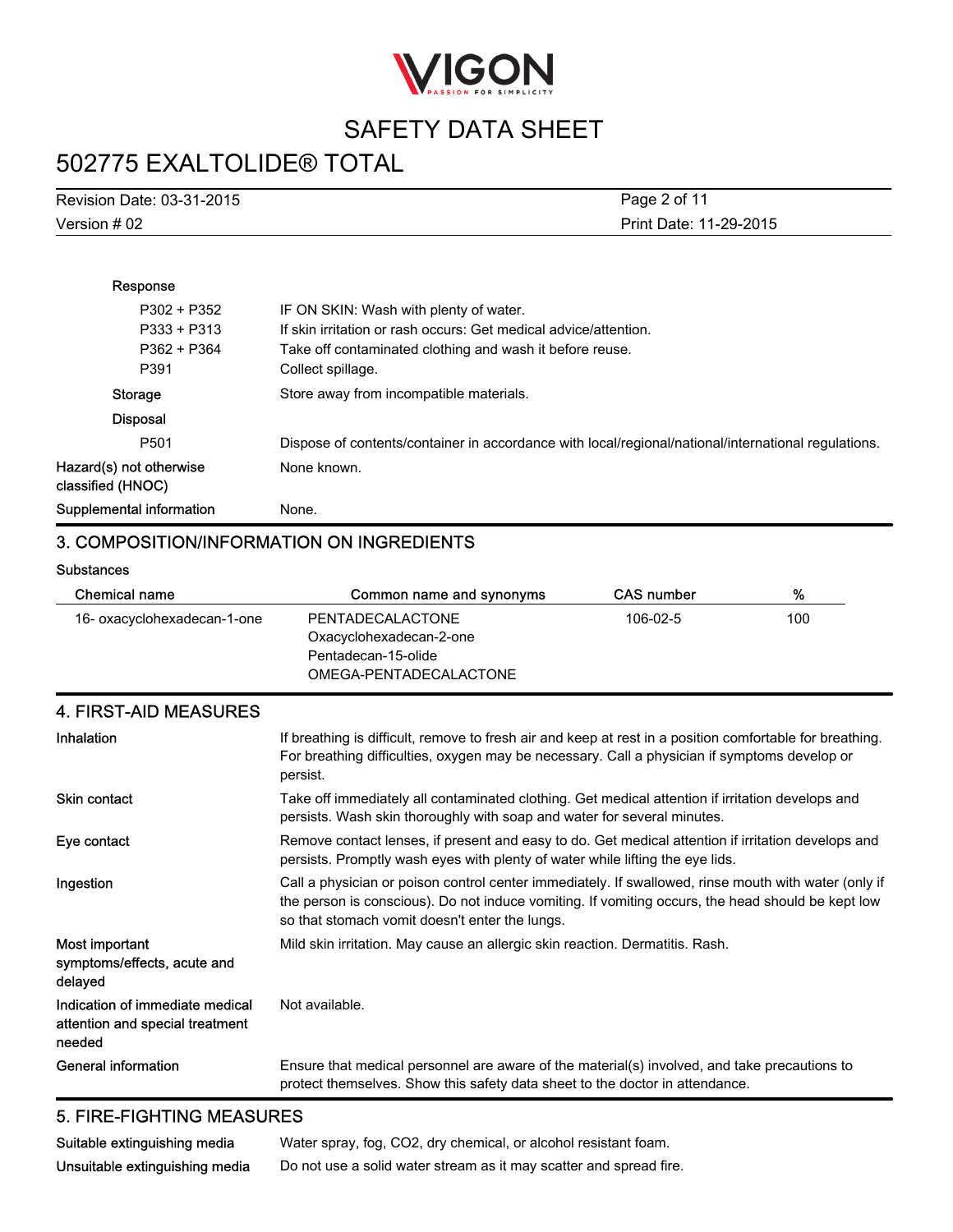

## 502775 EXALTOLIDE® TOTAL

| Revision Date: 03-31-2015                                                 | Page 3 of 11                                                                                                                                                                                                                                                                                                                                                                                    |
|---------------------------------------------------------------------------|-------------------------------------------------------------------------------------------------------------------------------------------------------------------------------------------------------------------------------------------------------------------------------------------------------------------------------------------------------------------------------------------------|
| Version # 02                                                              | Print Date: 11-29-2015                                                                                                                                                                                                                                                                                                                                                                          |
|                                                                           |                                                                                                                                                                                                                                                                                                                                                                                                 |
| Specific hazards arising from<br>the chemical                             | Fire may produce irritating, corrosive and/or toxic gases.                                                                                                                                                                                                                                                                                                                                      |
| Special protective equipment<br>and precautions for firefighters          | Firefighters must use standard protective equipment including flame retardant coat, helmet with<br>face shield, gloves, rubber boots, and in enclosed spaces, SCBA. Structural firefighters protective<br>clothing will only provide limited protection. Wear self-contained breathing apparatus with a full<br>facepiece operated in the positive pressure demand mode when fighting fires.    |
| Fire fighting<br>equipment/instructions                                   | In case of fire and/or explosion do not breathe fumes. Use standard firefighting procedures and<br>consider the hazards of other involved materials. Move containers from fire area if you can do so<br>without risk. Water runoff can cause environmental damage. Ventilate closed spaces before<br>entering them. Keep run-off water out of sewers and water sources. Dike for water control. |
| Specific methods                                                          | Use water spray to cool unopened containers.                                                                                                                                                                                                                                                                                                                                                    |
| General fire hazards                                                      | Static charges generated by emptying package in or near flammable vapor may cause flash fire.                                                                                                                                                                                                                                                                                                   |
| <b>6. ACCIDENTAL RELEASE MEASURES</b>                                     |                                                                                                                                                                                                                                                                                                                                                                                                 |
| Personal precautions, protective<br>equipment and emergency<br>procedures | Keep unnecessary personnel away. Eliminate all sources of ignition. Avoid contact with skin or<br>inhalation of spillage, dust or vapor. Do not touch damaged containers or spilled material unless<br>wearing appropriate protective clothing. Ventilate closed spaces before entering them.                                                                                                   |
| Methods and materials for<br>containment and cleaning up                  | Eliminate all ignition sources (no smoking, flares, sparks or flames in immediate area). Stop the<br>flow of material, if this is without risk. Dike the spilled material, where this is possible. Absorb with<br>inert absorbent such as dry clay, sand or diatomaceous earth, commercial sorbents, or recover<br>using pumps.                                                                 |
|                                                                           | The product is immiscible with water and will spread on the water surface.                                                                                                                                                                                                                                                                                                                      |
|                                                                           | Large Spills: Stop the flow of material, if this is without risk. Dike the spilled material, where this is<br>possible. Cover with plastic sheet to prevent spreading. Prevent product from entering drains. Do<br>not allow material to contaminate ground water system. Absorb in vermiculite, dry sand or earth<br>and place into containers.                                                |
|                                                                           | Small Spills: Wipe up with absorbent material (e.g. cloth, fleece). Clean surface thoroughly to<br>remove residual contamination.                                                                                                                                                                                                                                                               |
|                                                                           | Never return spills in original containers for re-use. This material and its container must be<br>disposed of as hazardous waste. Collect and dispose of spillage as indicated in section 13 of the<br>SDS.                                                                                                                                                                                     |
| <b>Environmental precautions</b>                                          | Prevent further leakage or spillage if safe to do so. Do not contaminate water. Avoid release to the                                                                                                                                                                                                                                                                                            |

### 7. HANDLING AND STORAGE

| Precautions for safe handling   | Do not handle or store near an open flame, heat or other sources of ignition. Take precautionary<br>measures against static discharges. All equipment used when handling the product must be<br>grounded. Avoid breathing vapor. Avoid contact with eyes, skin, and clothing. Avoid prolonged<br>exposure. Wash thoroughly after handling. |
|---------------------------------|--------------------------------------------------------------------------------------------------------------------------------------------------------------------------------------------------------------------------------------------------------------------------------------------------------------------------------------------|
| Conditions for safe storage,    | Keep container closed. Handle containers with care. Open slowly in order to control possible                                                                                                                                                                                                                                               |
| including any incompatibilities | pressure release. Store in a cool, well-ventilated area.                                                                                                                                                                                                                                                                                   |

spillage to drain/aquatic environment.

environment. Retain and dispose of contaminated wash water. Contact local authorities in case of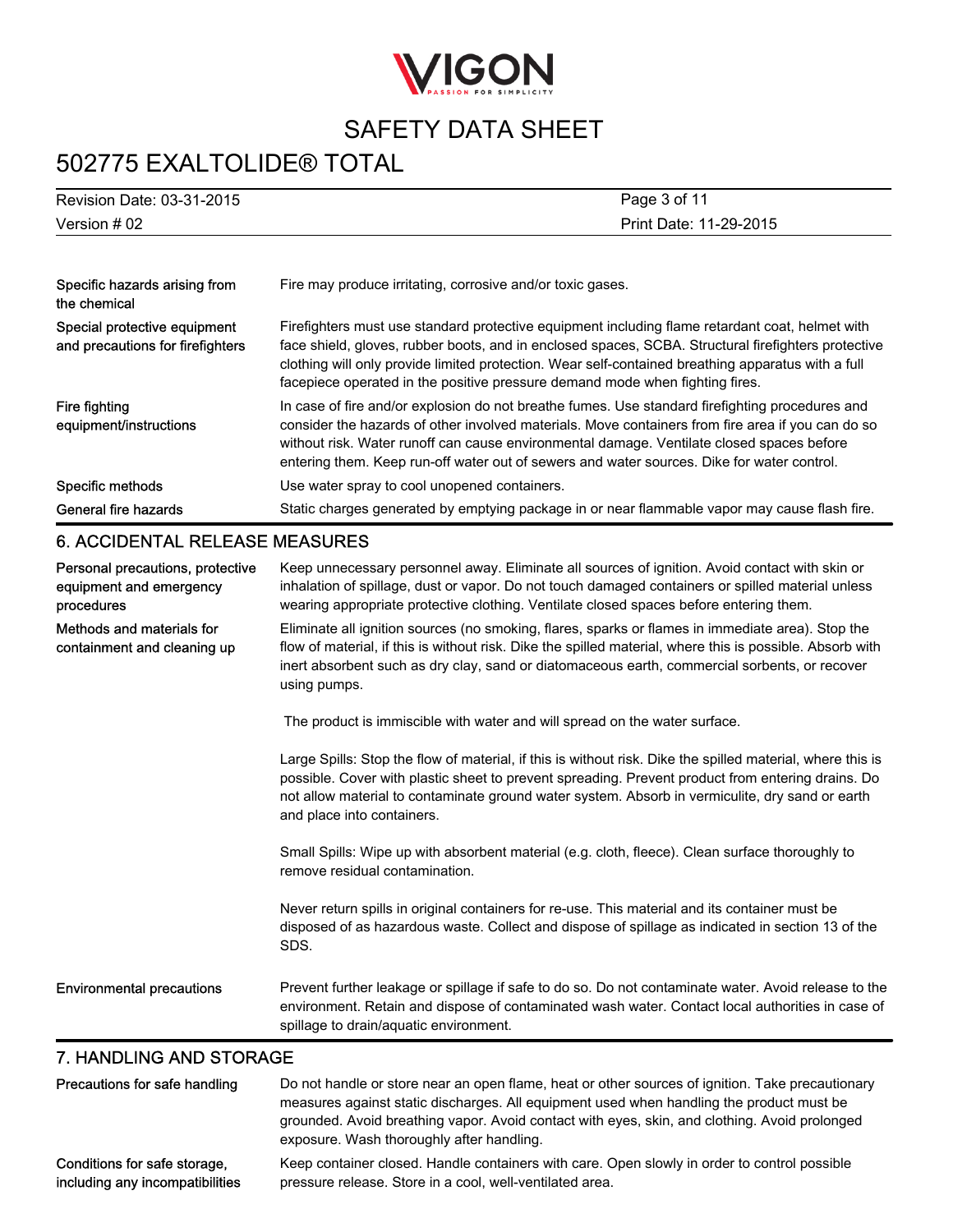

## 502775 EXALTOLIDE® TOTAL

Version # 02 Revision Date: 03-31-2015 Print Date: 11-29-2015 Page 4 of 11

### 8. EXPOSURE CONTROLS/PERSONAL PROTECTION

| Occupational exposure limits       | No exposure limits noted for ingredient(s).                                                                                                                                                                                                                                                           |  |
|------------------------------------|-------------------------------------------------------------------------------------------------------------------------------------------------------------------------------------------------------------------------------------------------------------------------------------------------------|--|
| <b>Biological limit values</b>     | No biological exposure limits noted for the ingredient(s).                                                                                                                                                                                                                                            |  |
| Appropriate engineering controls   | Use explosion-proof ventilation equipment to stay below exposure limits.                                                                                                                                                                                                                              |  |
| Eye/face protection                | Individual protection measures, such as personal protective equipment<br>Wear safety glasses with side shields (or goggles). Face shield is recommended.                                                                                                                                              |  |
| Skin protection<br>Hand protection | Chemical resistant gloves.                                                                                                                                                                                                                                                                            |  |
| Other                              | Use of an impervious apron is recommended.                                                                                                                                                                                                                                                            |  |
| Respiratory protection             | Respiratory protection not required. If ventilation is insufficient, suitable respiratory protection must<br>be provided.                                                                                                                                                                             |  |
| <b>Thermal hazards</b>             | Wear appropriate thermal protective clothing, when necessary.                                                                                                                                                                                                                                         |  |
| General hygiene considerations     | Always observe good personal hygiene measures, such as washing after handling the material<br>and before eating, drinking, and/or smoking. Routinely wash work clothing and protective<br>equipment to remove contaminants. Contaminated work clothing should not be allowed out of the<br>workplace. |  |

### 9. PHYSICAL AND CHEMICAL PROPERTIES

| Appearance                                   | Refer to Spec Sheet               |  |
|----------------------------------------------|-----------------------------------|--|
| <b>Physical state</b>                        | Solid.                            |  |
| Form                                         | Solid.                            |  |
| Color                                        | Refer to Spec Sheet               |  |
| Odor                                         | Characteristic.                   |  |
| Odor threshold                               | Not available.                    |  |
| рH                                           | Not available.                    |  |
| Melting point/freezing point                 | 93.2 - 100.4 °F (34 - 38 °C)      |  |
| Initial boiling point and boiling<br>range   | 278.6 °F (137 °C) at 2 mmHg       |  |
| Flash point                                  | > 200.0 °F (> 93.3 °C) Closed Cup |  |
| <b>Evaporation rate</b>                      | Not available.                    |  |
| Flammability (solid, gas)                    | Not available.                    |  |
| Upper/lower flammability or explosive limits |                                   |  |
| <b>Flammability limit - lower</b><br>(%)     | Not available.                    |  |
| <b>Flammability limit - upper</b><br>$(\%)$  | Not available.                    |  |
| Explosive limit - lower (%)                  | Not available.                    |  |
| Explosive limit - upper (%)                  | Not available.                    |  |
| Vapor pressure                               | 1 mm Hg at 20 °C                  |  |
| Vapor density                                | 8.3                               |  |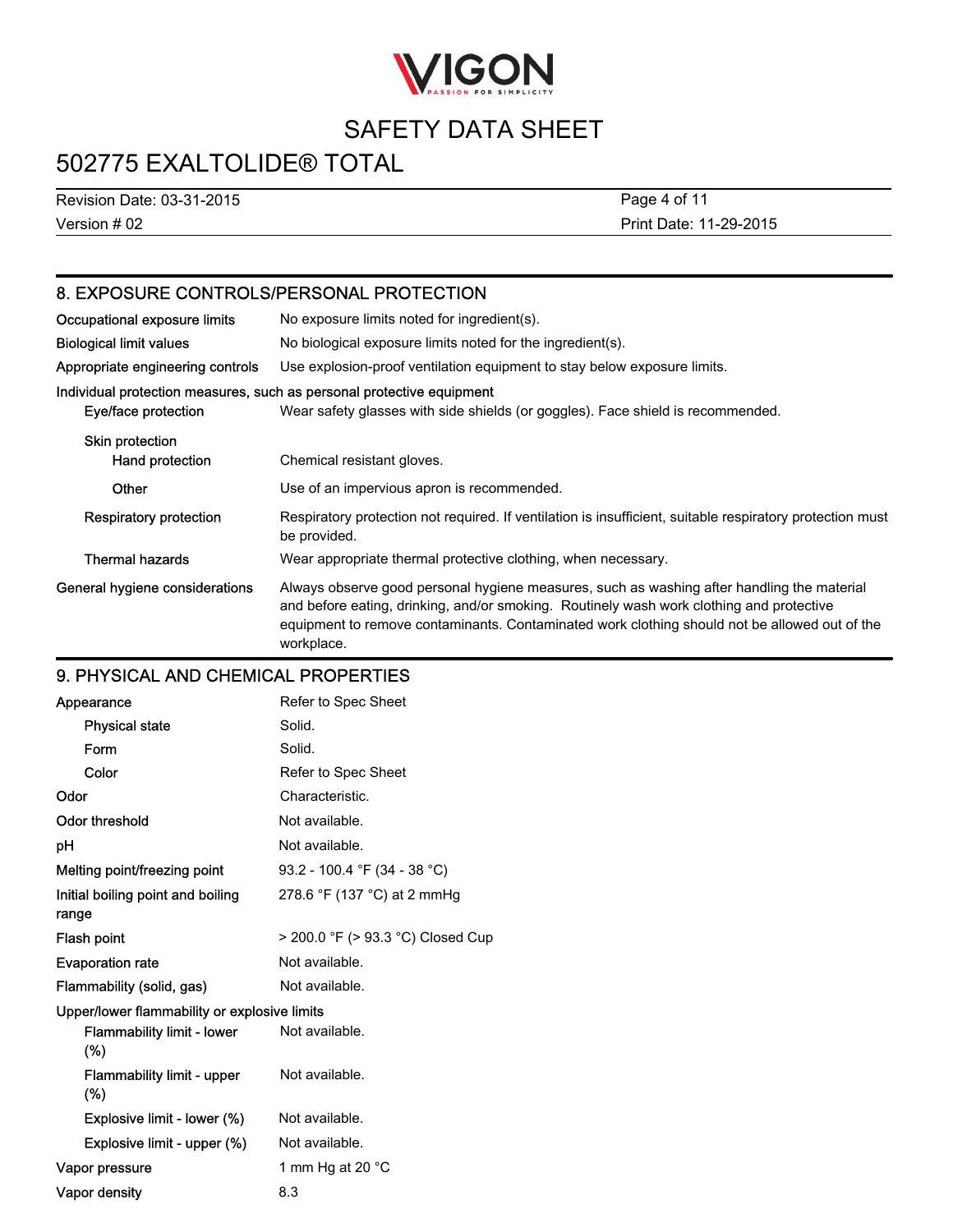

## 502775 EXALTOLIDE® TOTAL

Version # 02 Revision Date: 03-31-2015 Print Date: 11-29-2015 Page 5 of 11

| <b>Relative density</b>                           | Not available.             |
|---------------------------------------------------|----------------------------|
| Solubility(ies)                                   |                            |
| Solubility (water)                                | Insoluble                  |
| <b>Partition coefficient</b><br>(n-octanol/water) | Not available.             |
| Auto-ignition temperature                         | Not available.             |
| Decomposition temperature                         | Not available.             |
| <b>Viscosity</b>                                  | Not available.             |
| Other information                                 |                            |
| <b>Flammability class</b>                         | Combustible IIIB estimated |
| Molecular formula                                 | C15H28O2                   |
| Molecular weight                                  | 240.39 g/mol               |

### 10. STABILITY AND REACTIVITY

| Reactivity                            | The product is stable and non-reactive under normal conditions of use, storage and transport. |
|---------------------------------------|-----------------------------------------------------------------------------------------------|
| <b>Chemical stability</b>             | Material is stable under normal conditions.                                                   |
| Possibility of hazardous<br>reactions | No dangerous reaction known under conditions of normal use.                                   |
| Conditions to avoid                   | Avoid temperatures exceeding the flash point. Contact with incompatible materials.            |
| Incompatible materials                | Strong oxidizing agents.                                                                      |
| Hazardous decomposition<br>products   | No hazardous decomposition products if stored and handled as indicated.                       |

### 11. TOXICOLOGICAL INFORMATION

| Information on likely routes of exposure                                           |                                                                                             |                     |  |
|------------------------------------------------------------------------------------|---------------------------------------------------------------------------------------------|---------------------|--|
| Inhalation                                                                         | No adverse effects due to inhalation are expected.                                          |                     |  |
| <b>Skin contact</b>                                                                | Causes mild skin irritation. May cause an allergic skin reaction.                           |                     |  |
| Eye contact                                                                        | Direct contact with eyes may cause temporary irritation. Causes mild eye irritation.        |                     |  |
| Ingestion                                                                          | Expected to be a low ingestion hazard.                                                      |                     |  |
| Symptoms related to the<br>physical, chemical and<br>toxicological characteristics | Mild skin irritation. Not available. May cause an allergic skin reaction. Dermatitis. Rash. |                     |  |
| Information on toxicological effects                                               |                                                                                             |                     |  |
| Acute toxicity                                                                     | May cause an allergic skin reaction.                                                        |                     |  |
| Product                                                                            | <b>Species</b>                                                                              | <b>Test Results</b> |  |
| 16- oxacyclohexadecan-1-one (CAS 106-02-5)                                         |                                                                                             |                     |  |

- 16- oxacyclohexadecan-1-one (CAS 106-02-5)
	- Dermal Acute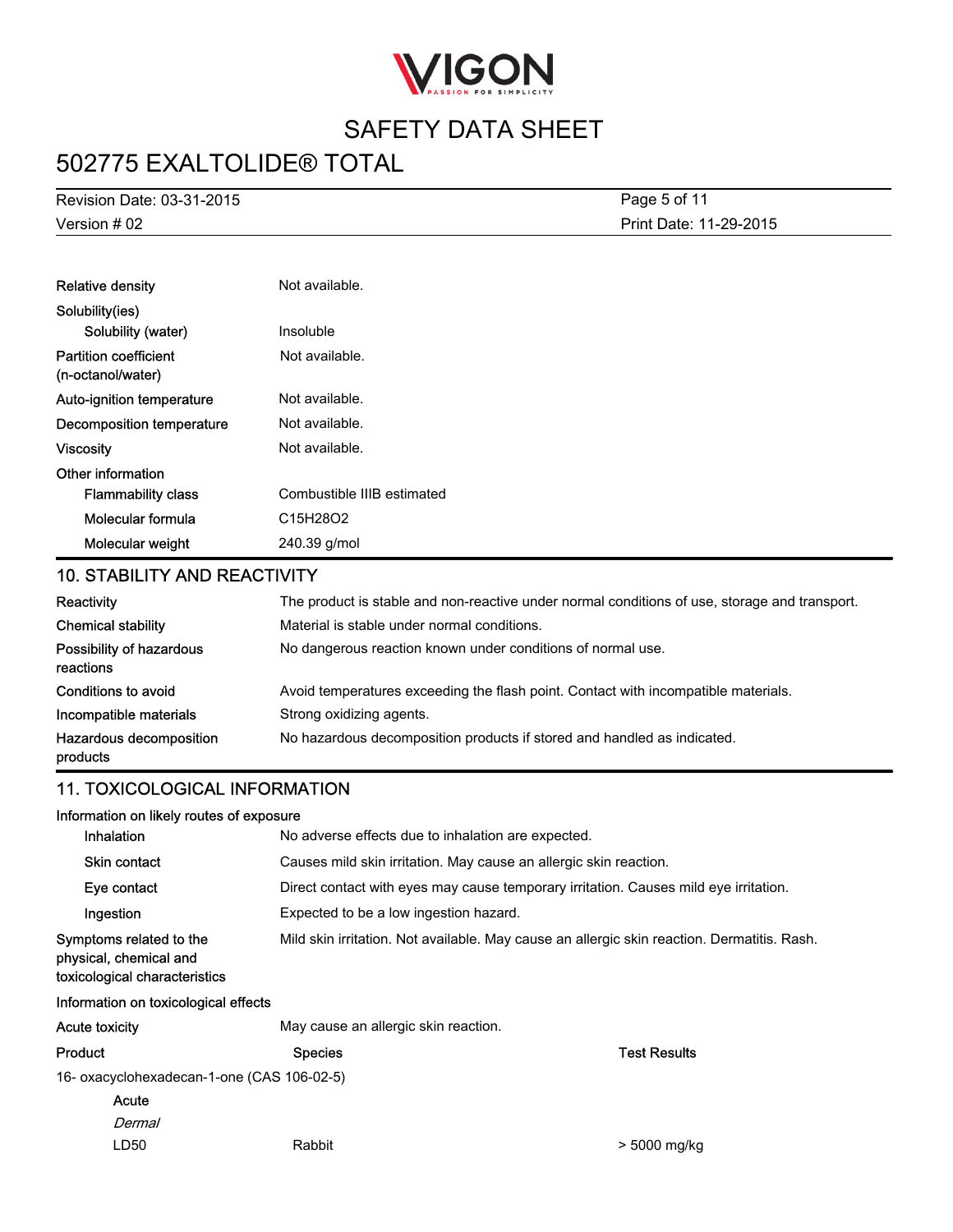

# 502775 EXALTOLIDE® TOTAL

Version # 02 Revision Date: 03-31-2015

Print Date: 11-29-2015 Page 6 of 11

| <b>Product</b>                                        | <b>Species</b>                                                                                                                                                                                                                                                                                                                                                     | <b>Test Results</b> |
|-------------------------------------------------------|--------------------------------------------------------------------------------------------------------------------------------------------------------------------------------------------------------------------------------------------------------------------------------------------------------------------------------------------------------------------|---------------------|
| Oral                                                  |                                                                                                                                                                                                                                                                                                                                                                    |                     |
| LD50                                                  | Rat                                                                                                                                                                                                                                                                                                                                                                | > 5000 mg/kg        |
|                                                       | * Estimates for product may be based on additional component data not shown.                                                                                                                                                                                                                                                                                       |                     |
| Skin corrosion/irritation                             | Causes mild skin irritation.<br>Irritation (dermal, rabbit)(LD50 study): slight irritant @ 100%<br>Irritation (dermal, mouse)(photoxicity study): Non irritant @ 100%<br>Irritation (dermal, pig)(phototoxicity study): Non irritant @ 100%<br>Irritation (dermal) (Human max.): Non irritant @ 4%<br>Irritation (dermal, human)(single patch): Non irritant @ 10% |                     |
| Serious eye damage/eye<br>irritation                  | Direct contact with eyes may cause temporary irritation.<br>Irritation (ocular, rabbit) (OECD 405): Non irritant @ 0.5%                                                                                                                                                                                                                                            |                     |
| Respiratory or skin sensitization                     |                                                                                                                                                                                                                                                                                                                                                                    |                     |
| Respiratory sensitization                             | Not a respiratory sensitizer.                                                                                                                                                                                                                                                                                                                                      |                     |
| <b>Skin sensitization</b>                             | May cause an allergic skin reaction.<br>Sensitization (HRIPT): Non sensitizing @ 2%<br>Sensitization (Human max.): Non sensitizing @ 10%                                                                                                                                                                                                                           |                     |
|                                                       | Photo-toxicity (rabbit): Effects@ 10%, no effects @ %5<br>Photo-toxicity (guinea pig): Effects @ 50%, no effects @ 10%<br>Photo-toxicity (guinea pig): No effects @ 20%<br>Photo-toxicity (mouse): No effects @ 100%<br>Photo-toxicity (pig): No effects @ 100%                                                                                                    |                     |
| Germ cell mutagenicity                                | Mutagenicity (OECD 471): Non mutagenic (5 tests)<br>Genotoxicity (micronucleus test) (OECD 474): No effects                                                                                                                                                                                                                                                        |                     |
| Carcinogenicity                                       |                                                                                                                                                                                                                                                                                                                                                                    |                     |
|                                                       | OSHA Specifically Regulated Substances (29 CFR 1910.1001-1050)                                                                                                                                                                                                                                                                                                     |                     |
| Not listed.                                           |                                                                                                                                                                                                                                                                                                                                                                    |                     |
| Reproductive toxicity                                 | This product is not expected to cause reproductive or developmental effects.                                                                                                                                                                                                                                                                                       |                     |
| Specific target organ toxicity -<br>single exposure   | Not classified.                                                                                                                                                                                                                                                                                                                                                    |                     |
| Specific target organ toxicity -<br>repeated exposure | Not classified.                                                                                                                                                                                                                                                                                                                                                    |                     |
| <b>Aspiration hazard</b>                              | Not an aspiration hazard.                                                                                                                                                                                                                                                                                                                                          |                     |
| <b>12. ECOLOGICAL INFORMATION</b>                     |                                                                                                                                                                                                                                                                                                                                                                    |                     |
| Ecotoxicity                                           | Very toxic to aquatic life with long lasting effects.                                                                                                                                                                                                                                                                                                              |                     |

| Product                                    |      | <b>Species</b> | <b>Test Results</b>     |
|--------------------------------------------|------|----------------|-------------------------|
| 16- oxacyclohexadecan-1-one (CAS 106-02-5) |      |                |                         |
| <b>Aguatic</b>                             |      |                |                         |
| Crustacea                                  | EC50 | Daphnia magna  | $> 1.27$ mg/l, 48 hours |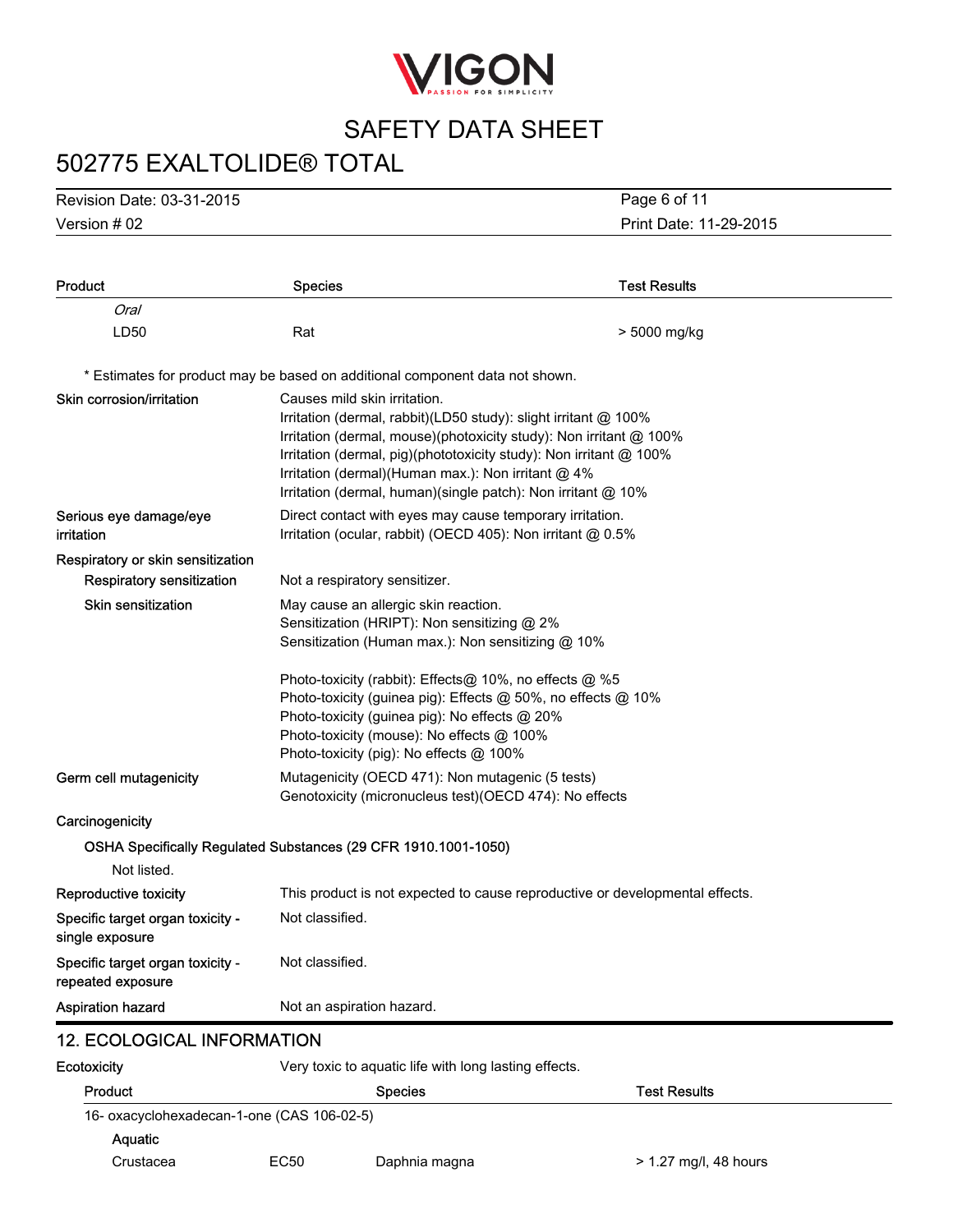

# 502775 EXALTOLIDE® TOTAL

Version # 02 Revision Date: 03-31-2015

Print Date: 11-29-2015 Page 7 of 11

| Product                                  | <b>Species</b>                                                                                                                                                                                                                                                                                                               | <b>Test Results</b>                                                                                                                                                                                  |  |
|------------------------------------------|------------------------------------------------------------------------------------------------------------------------------------------------------------------------------------------------------------------------------------------------------------------------------------------------------------------------------|------------------------------------------------------------------------------------------------------------------------------------------------------------------------------------------------------|--|
| Fish                                     | <b>LC50</b><br>Fish                                                                                                                                                                                                                                                                                                          | > 0.11 mg/l, 96 hours                                                                                                                                                                                |  |
|                                          | * Estimates for product may be based on additional component data not shown.                                                                                                                                                                                                                                                 |                                                                                                                                                                                                      |  |
| Persistence and degradability            | Readily biodegradability (OECD 301 F): readily biodegradable<br>Readily biodegradability (OECD 301 D): readily biodegradable<br>Readily biodegradability (OECD 301 B): readily biodegradable                                                                                                                                 |                                                                                                                                                                                                      |  |
| <b>Bioaccumulative potential</b>         | No data available.                                                                                                                                                                                                                                                                                                           |                                                                                                                                                                                                      |  |
| Mobility in soil                         | No data available.                                                                                                                                                                                                                                                                                                           |                                                                                                                                                                                                      |  |
| Other adverse effects                    | No other adverse environmental effects (e.g. ozone depletion, photochemical ozone creation<br>potential, endocrine disruption, global warming potential) are expected from this component.                                                                                                                                   |                                                                                                                                                                                                      |  |
| <b>13. DISPOSAL CONSIDERATIONS</b>       |                                                                                                                                                                                                                                                                                                                              |                                                                                                                                                                                                      |  |
| <b>Disposal instructions</b>             | Do not discharge into drains, water courses or onto the ground. Do not allow this material to drain<br>into sewers/water supplies. Do not contaminate ponds, waterways or ditches with chemical or<br>used container. Dispose of contents/container in accordance with<br>local/regional/national/international regulations. |                                                                                                                                                                                                      |  |
| Local disposal regulations               | Dispose in accordance with all applicable regulations.                                                                                                                                                                                                                                                                       |                                                                                                                                                                                                      |  |
| Hazardous waste code                     | Not established.                                                                                                                                                                                                                                                                                                             |                                                                                                                                                                                                      |  |
| Waste from residues / unused<br>products | be disposed of in a safe manner (see: Disposal instructions).                                                                                                                                                                                                                                                                | Empty containers or liners may retain some product residues. This material and its container must                                                                                                    |  |
| Contaminated packaging                   | emptied.                                                                                                                                                                                                                                                                                                                     | Empty containers should be taken to an approved waste handling site for recycling or disposal.<br>Since emptied containers may retain product residue, follow label warnings even after container is |  |

### 14. TRANSPORT INFORMATION

| AUN                          |                                                                                     |
|------------------------------|-------------------------------------------------------------------------------------|
| UN number                    | 3077                                                                                |
| UN proper shipping name      | ENVIRONMENTALLY HAZARDOUS SUBSTANCE, SOLID, N.O.S. (16-<br>oxacyclohexadecan-1-one) |
| Transport hazard class(es)   | 9                                                                                   |
| Subsidiary class(es)         |                                                                                     |
| Packing group                | Ш                                                                                   |
| Environmental hazards        | Yes                                                                                 |
| Labels required              | 9                                                                                   |
| <b>ADR</b>                   |                                                                                     |
| UN number                    | 3077                                                                                |
| UN proper shipping name      | ENVIRONMENTALLY HAZARDOUS SUBSTANCE, SOLID, N.O.S. (16-<br>oxacyclohexadecan-1-one) |
| Transport hazard class(es)   | 9                                                                                   |
| Subsidiary class(es)         |                                                                                     |
| Packing group                | Ш                                                                                   |
| <b>Environmental hazards</b> | Yes                                                                                 |
| Labels required              | 9                                                                                   |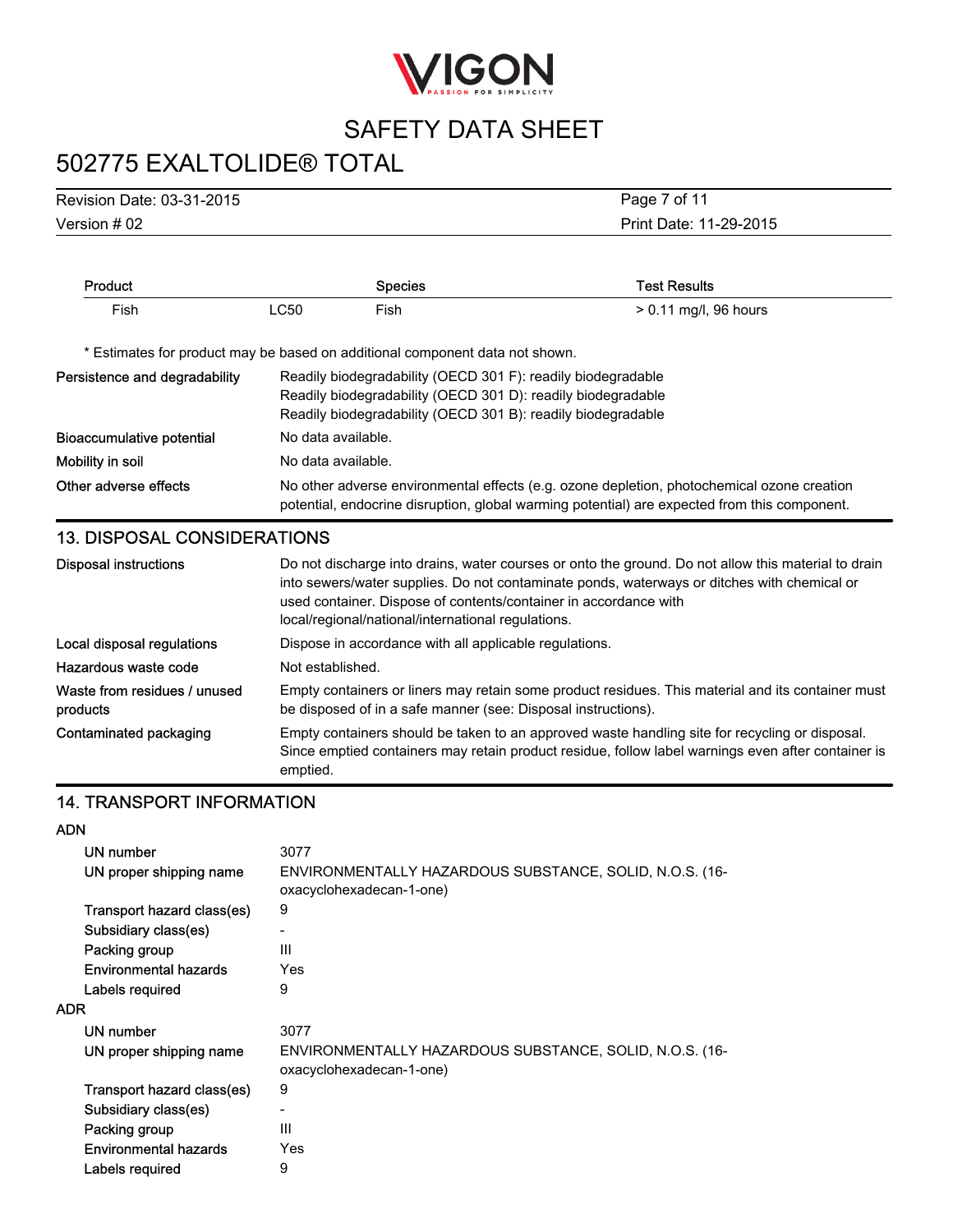

# 502775 EXALTOLIDE® TOTAL

Version # 02 Revision Date: 03-31-2015

Print Date: 11-29-2015 Page 8 of 11

#### RID

| UN number                                                                      | 3077                                                                                |
|--------------------------------------------------------------------------------|-------------------------------------------------------------------------------------|
| UN proper shipping name                                                        | ENVIRONMENTALLY HAZARDOUS SUBSTANCE, SOLID, N.O.S. (16-                             |
|                                                                                | oxacyclohexadecan-1-one)                                                            |
| Transport hazard class(es)                                                     | $\boldsymbol{9}$                                                                    |
| Subsidiary class(es)                                                           | $\overline{a}$                                                                      |
| Packing group                                                                  | III                                                                                 |
| <b>Environmental hazards</b>                                                   | Yes                                                                                 |
| Labels required                                                                | 9                                                                                   |
| <b>DOT</b>                                                                     |                                                                                     |
| <b>BULK</b>                                                                    |                                                                                     |
| UN number                                                                      | 3077                                                                                |
| Proper shipping name                                                           | ENVIRONMENTALLY HAZARDOUS SUBSTANCE, SOLID, N.O.S. (16-<br>oxacyclohexadecan-1-one) |
| <b>Hazard class</b>                                                            | 9                                                                                   |
| Packing group                                                                  | III                                                                                 |
| <b>Environmental hazards</b>                                                   |                                                                                     |
| Marine pollutant                                                               | Yes                                                                                 |
| Packaging exceptions                                                           | 155                                                                                 |
| Packaging bulk                                                                 | 240                                                                                 |
| Labels required                                                                | 9                                                                                   |
| <b>DOT</b>                                                                     |                                                                                     |
| <b>NON-BULK</b>                                                                |                                                                                     |
| Not regulated as dangerous goods.                                              |                                                                                     |
| <b>IATA</b>                                                                    |                                                                                     |
| Not regulated as dangerous goods.                                              |                                                                                     |
| <b>IMDG</b>                                                                    |                                                                                     |
| UN number                                                                      | 3077                                                                                |
| UN proper shipping name                                                        | ENVIRONMENTALLY HAZARDOUS SUBSTANCE, SOLID, N.O.S. (16-<br>oxacyclohexadecan-1-one) |
| Transport hazard class(es)                                                     | 9                                                                                   |
| Subsidiary class(es)                                                           | $\overline{a}$                                                                      |
| Packing group                                                                  | III                                                                                 |
| <b>Environmental hazards</b>                                                   |                                                                                     |
| Marine pollutant                                                               | Yes                                                                                 |
| Labels required                                                                | 9                                                                                   |
| Transport in bulk according<br>to Annex II of MARPOL<br>73/78 and the IBC Code | Not applicable.                                                                     |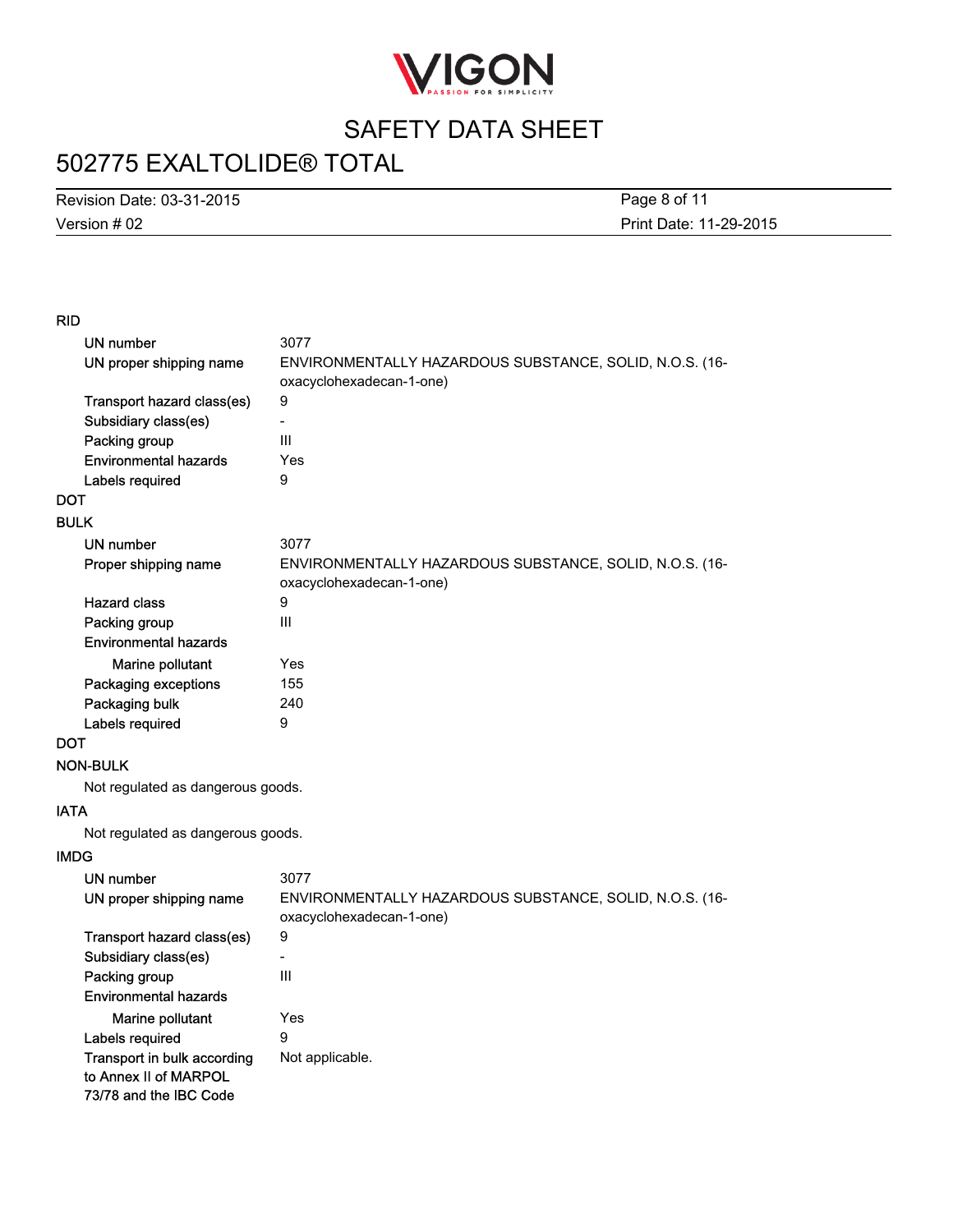

## 502775 EXALTOLIDE® TOTAL

Version # 02 Revision Date: 03-31-2015 Print Date: 11-29-2015 Page 9 of 11

### ADN; ADR; DOT BULK; IMDG; RID





### 15. REGULATORY INFORMATION

US federal regulations This product is a "Hazardous Chemical" as defined by the OSHA Hazard Communication Standard, 29 CFR 1910.1200.

### CERCLA Hazardous Substance List (40 CFR 302.4)

Not listed.

### US. OSHA Specifically Regulated Substances (29 CFR 1910.1001-1050)

Not listed.

#### SARA 304 Emergency release notification

Not regulated.

OSHA Specifically Regulated Substances (29 CFR 1910.1001-1050)

Not listed.

### TSCA Section 12(b) Export Notification (40 CFR 707, Subpt. D)

Not regulated.

#### Superfund Amendments and Reauthorization Act of 1986 (SARA)

| <b>Hazard categories</b>                      | Immediate Hazard - Yes |
|-----------------------------------------------|------------------------|
|                                               | Delayed Hazard - No    |
|                                               | Fire Hazard - No       |
|                                               | Pressure Hazard - No   |
|                                               | Reactivity Hazard - No |
| <b>SARA 302 Extremely hazardous substance</b> |                        |

Not listed.

SARA 311/312 Hazardous chemical No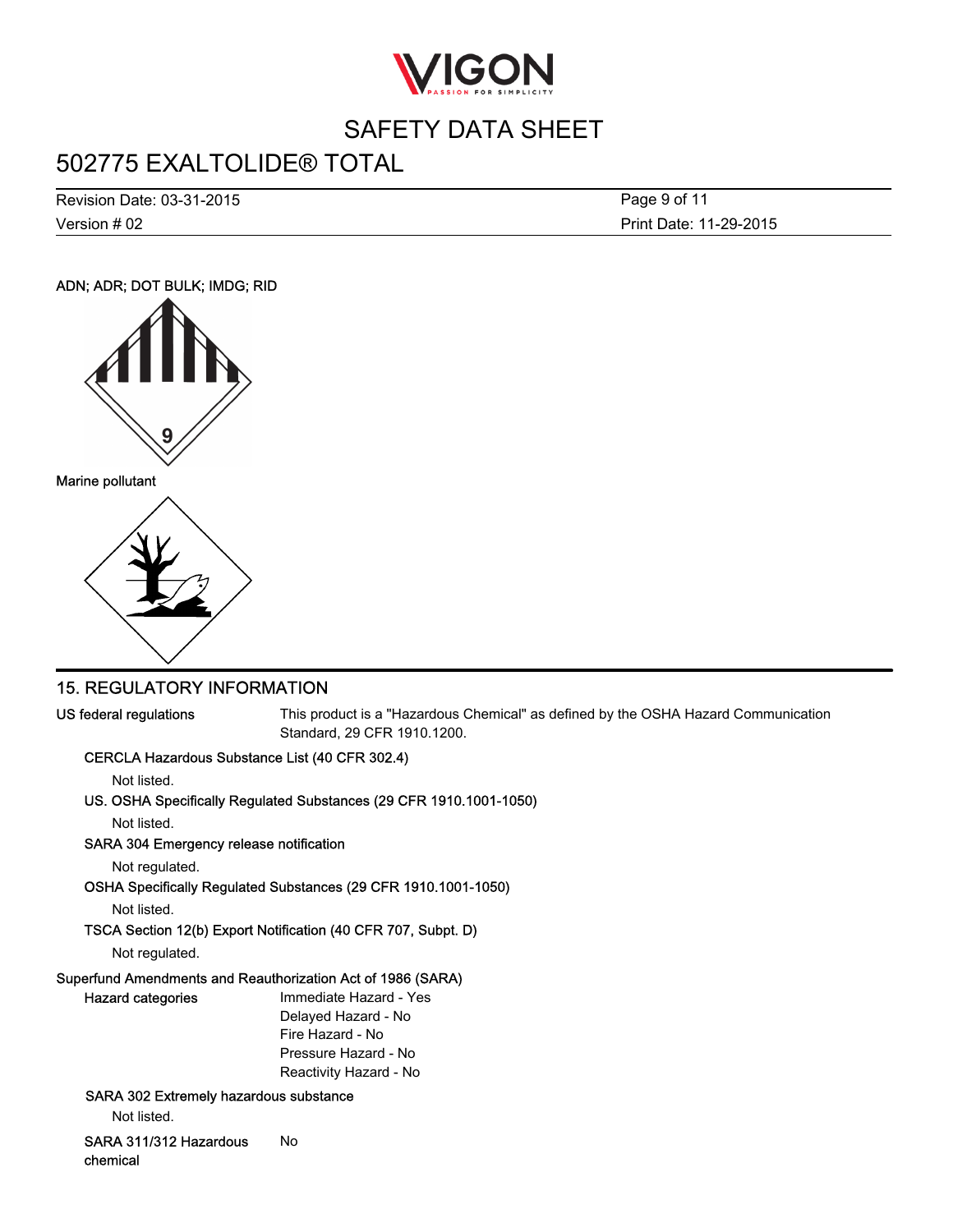

## 502775 EXALTOLIDE® TOTAL

Version # 02 Revision Date: 03-31-2015 Print Date: 11-29-2015 Page 10 of 11

### SARA 313 (TRI reporting)

Not regulated.

#### Other federal regulations

Clean Air Act (CAA) Section 112 Hazardous Air Pollutants (HAPs) List

Not regulated.

#### Clean Air Act (CAA) Section 112(r) Accidental Release Prevention (40 CFR 68.130)

Not regulated.

Safe Drinking Water Act (SDWA) Not regulated.

#### US state regulations

#### US. Massachusetts RTK - Substance List

Not regulated.

US. New Jersey Worker and Community Right-to-Know Act

Not listed.

US. Pennsylvania Worker and Community Right-to-Know Law

Not listed.

#### US. Rhode Island RTK

Not regulated.

#### US. California Proposition 65

#### US - California Proposition 65 - Carcinogens & Reproductive Toxicity (CRT): Listed substance

Not listed.

#### International Inventories

| Country(s) or region        | <b>Inventory name</b>                                                       | On inventory (yes/no)* |
|-----------------------------|-----------------------------------------------------------------------------|------------------------|
| Australia                   | Australian Inventory of Chemical Substances (AICS)                          | Yes                    |
| Canada                      | Domestic Substances List (DSL)                                              | Yes                    |
| Canada                      | Non-Domestic Substances List (NDSL)                                         | No.                    |
| China                       | Inventory of Existing Chemical Substances in China (IECSC)                  | Yes                    |
| Europe                      | European Inventory of Existing Commercial Chemical<br>Substances (EINECS)   | Yes                    |
| Europe                      | European List of Notified Chemical Substances (ELINCS)                      | No.                    |
| Japan                       | Inventory of Existing and New Chemical Substances (ENCS)                    | Yes                    |
| Korea                       | Existing Chemicals List (ECL)                                               | Yes                    |
| New Zealand                 | New Zealand Inventory                                                       | Yes                    |
| <b>Philippines</b>          | <b>Philippine Inventory of Chemicals and Chemical Substances</b><br>(PICCS) | Yes                    |
| United States & Puerto Rico | Toxic Substances Control Act (TSCA) Inventory                               | Yes                    |

\*A "Yes" indicates that all components of this product comply with the inventory requirements administered by the governing country(s) A "No" indicates that one or more components of the product are not listed or exempt from listing on the inventory administered by the governing country(s).